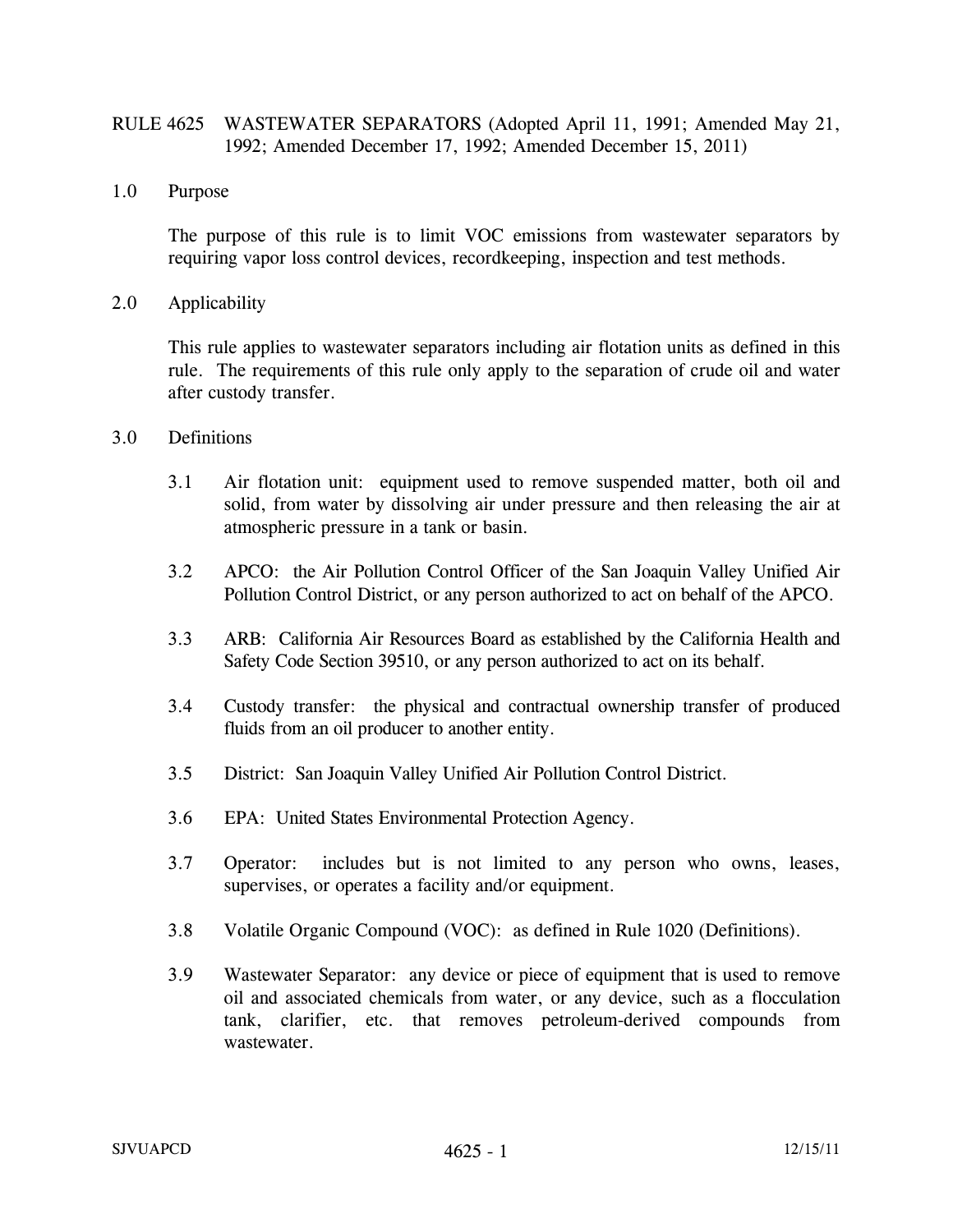- 3.10 Wastewater Separator Forbay: that section of a gravity-type wastewater separator which receives the untreated, oil-water waste from the preseparator flume; and acts as a header which distributes the influent to the separator channels.
- 4.0 [Reserved]
- 5.0 Requirements
	- 5.1 A person shall not use any compartment of any vessel or device operated for the recovery of oil or tar from effluent water, from any equipment which processes, refines, stores or handles petroleum or coal tar products unless such compartments are equipped with one of the following vapor loss control devices, except when gauging or sampling is taking place:
		- 5.1.1 A solid cover with all openings sealed and totally enclosing the liquid contents of the compartment, except for such breathing vents as are structurally necessary; or
		- 5.1.2 A floating pontoon or double-deck type cover, equipped with closure seals that have no holes or tears, installed and maintained so that gaps between the compartment wall and seal shall not exceed one-eighth inch for an accumulative length of 97 percent of the perimeter of the tank, and shall not exceed one-half inch for an accumulative length of the remaining three percent of the perimeter of the tank. No gap between the compartment wall and the seal shall exceed one-half inch; or
		- 5.1.3 A vapor recovery system with a combined collection and control efficiency of at least 95 percent by weight.
	- 5.2 Any gauging and sampling device in the compartment cover shall be equipped with a cover or lid. The cover shall be in a closed position at all times, except when the device is in actual use.
	- 5.3 All wastewater separator forbays shall be covered.
	- 5.4 Skimmed oil or tar removed from wastewater separating devices shall be either charged to process units with feed or transferred to a container with a control system with at least 90 percent control efficiency by weight. A control device must be under District permit.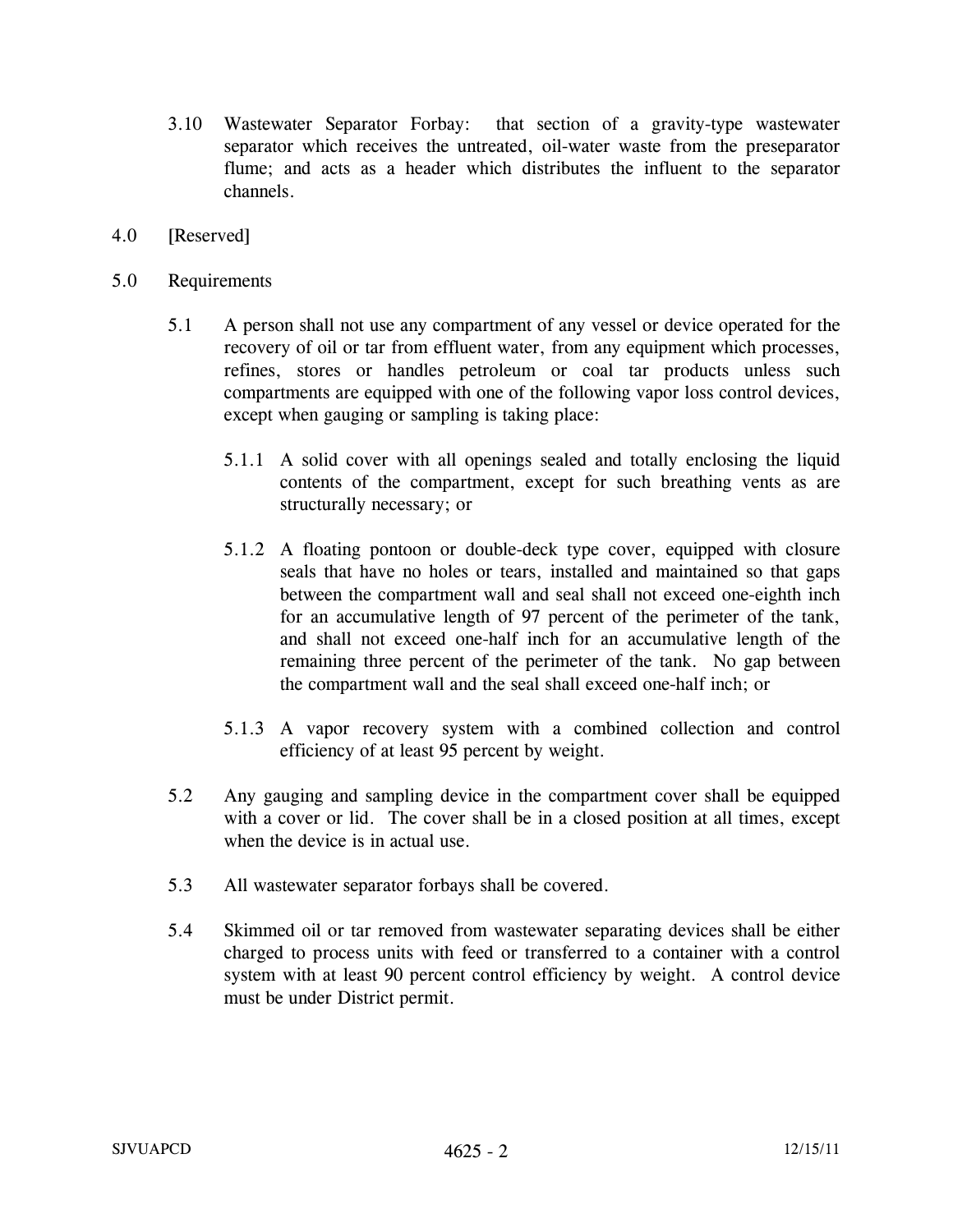## 5.5 Inspection

On and after January 1, 2013:

- 5.5.1 An operator complying with Section 5.1.1 shall visually inspect, the manholes, roof hatches, or other openings on the fixed roof, at least once every 12 months after the tank is initially filled with an organic liquid. No holes, tears, or other openings are allowed that would permit the escape of hydrocarbon vapors. Any defects found are violations of this rule.
- 5.5.2 An operator complying with Section 5.1.2 shall visually inspect, the internal floating roof and its appurtenant parts, fittings, etc., and the primary seal and/or secondary seal at least once every 12 months after the tank is initially filled with an organic liquid. Other than the gap criteria specified by this rule, no holes, tears, or other openings are allowed that would permit the escape of hydrocarbon vapors. Any defects found are violations of this rule.
- 5.5.3 An operator complying with Section 5.1.3 shall visually inspect the manholes, roof hatches, other openings, fittings, etc., at least once every 12 months after the tank is initially filled with an organic liquid. No holes, tears, or other openings are allowed that would permit the escape of hydrocarbon vapors. Any defects found are violations of this rule.
- 6.0 Administrative Requirements
	- 6.1 Test Methods

Compliance with the requirements of Section 5.0 shall be determined in accordance with the following test methods or their equivalents as approved by the EPA and the APCO:

- 6.1.1 Efficiency of VOC control device shall be determined by EPA Test Method 25 and analysis of halogenated exempt compounds shall be by ARB Method 422.
- 6.1.2 Where add-on control equipment is utilized, collection efficiency shall be determined by the EPA document "Model Regulatory Language for Capture Efficiency Testing," August 3, 1990.